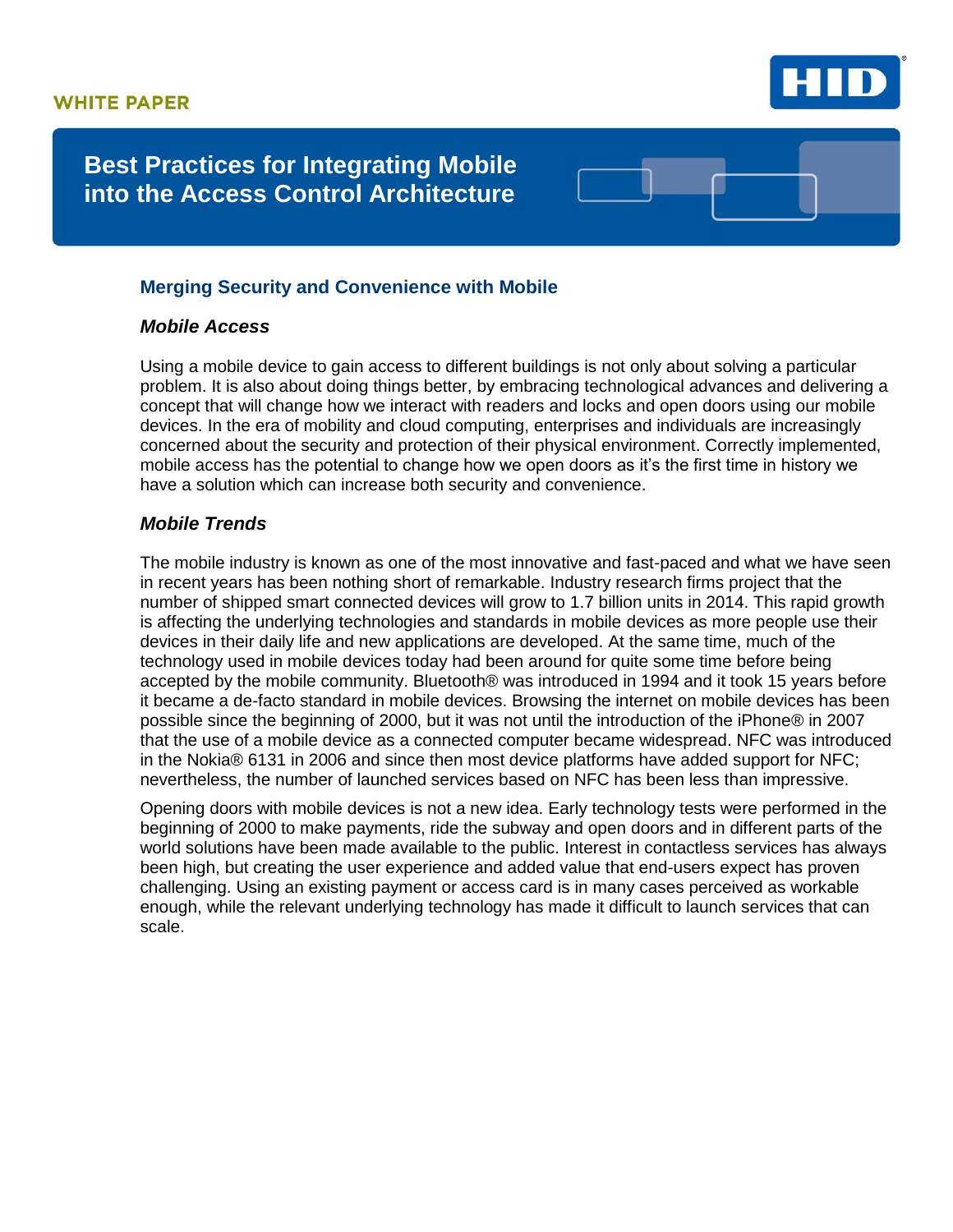

There have been many different approaches to enabling mobile access control using different technologies such as microSDs, add-on sleeves, MIFARE® Classic, NFC Peer-to Peer, and Bluetooth Classic, each with their unique sets of challenges. History shows that it is essential to have an architecture that is both agnostic to underlying technologies, such as NFC or Bluetooth Smart, and adaptable to any new trends in the ever evolving mobile industry.

## *Technologies that support mobile access today*

Confidence and education in the use of contactless applications and technologies such as NFC, Bluetooth, mobile wallets, iBeam™ and iBeacon™ are continuously growing and so is the understanding of what technologies are best suited for mobile access control. No matter what the technology, mobile devices offer an unparalleled way to change the way we open doors. However, security administrators and IT directors will need to review which mobile-related technologies will allow them to best engage with their employees to create the optimal access experience on their premises.

## **Near Field Communication (NFC)**

NFC was developed to address the dilemma of multiple contactless standards but its introduction into mobile devices has been less than smooth. Emulating a contactless card on a mobile device was up to very recently only possible via a Secure Element (SE), such as a SIM card. An ecosystem in the form of Trusted Service Managers (TSM) had to be setup to support the SE centric model which resulted in complex technical integrations and business models which made it difficult to launch contactless applications based on NFC.

In 2013 Google® introduced a new NFC feature in Android™ 4.4 called Host-based Card Emulation (HCE). HCE allows a contactless card to be emulated in an App without dependencies on a SE. With HCE it is possible to launch NFC services in a scalable and cost-effective way as long as a standards-based card technology is used.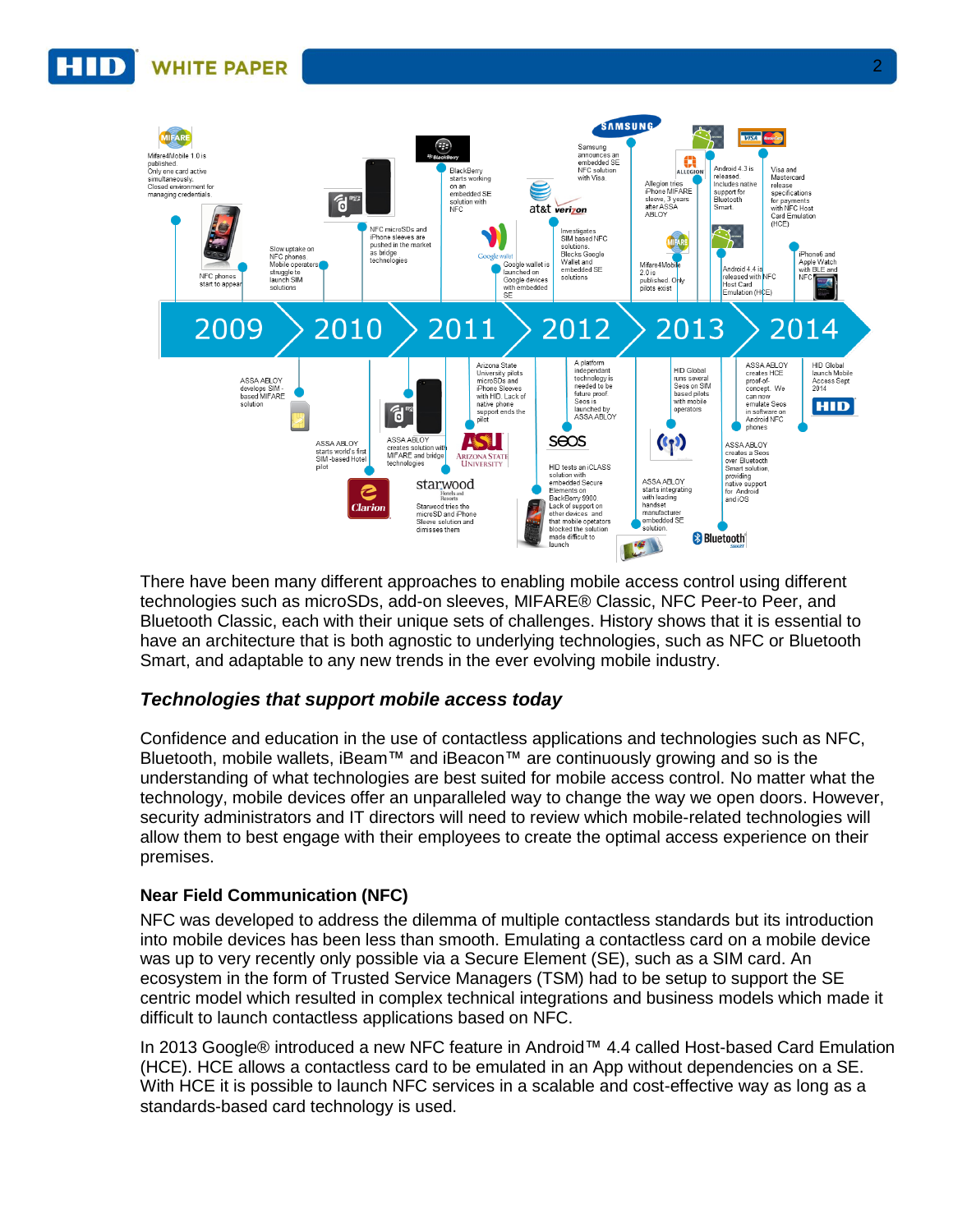**WHITE PAPER** 

Visa® and MasterCard® have released specifications on how to do Visa payWave® and MasterCard PayPass™ transactions using HCE, and HID Global® has launched a mobile access control solution with HCE based on Seos. HCE will make NFC more accessible and versatile, so that developers will then expedite services to market which, in turn, will stimulate consumer familiarity and encourage adoption. At the same time, however, the iPhone is a very popular device in the enterprise segment and many are used in organizations around the world today without NFC support. The number of installed Android 4.4 devices is growing fast, but with the lack of NFC in the iPhone 4 and iPhone 5, coupled with the fact that NFC support in the iPhone 6 is currently only available for Apple Pay™, there is still questionable market penetration for HCE-based solutions.

NFC Host Card Emulation

- Standards based contactless cards can be emulated by an App
- Works with NFC enabled readers if a standards-based card technology is used
- A good solution where a Tap experience is preferred
- Not supported by iPhone

Mobile operating systems with support for NFC Host Card Emulation

- Android 4.4
- BlackBerry® 9 and 10

### **Bluetooth Smart**

Bluetooth Smart was introduced into the Bluetooth Standard in 2010 and, having gained a lot of traction in markets such as healthcare and fitness, is now finding its way into the payment and coupon redemption industry. One of the success drivers for Bluetooth Smart is the support the technology has received from Apple, who has supported Bluetooth Smart since the iPhone 4S. Google added Bluetooth Smart to Android 4.3 and as of October 31, 2013, Bluetooth Smart is the only contactless technology capable of supporting a service on the two major mobile operating systems, Android and iOS. Its low power consumption, eliminating the need for pairing and the long reading distance makes Bluetooth Smart an interesting option for mobile access control.

Bluetooth Smart

- No requirement for pairing and low power consumption make Bluetooth Smart, combined with a standards-based contactless card technology, a good technology for enabling mobile access
- Readers may be placed on the safe side of the door or hidden
- Open doors from a distance as you park your car, or if you want to open the door for someone ringing the door bell
- Configure readers including firmware with a Bluetooth Smart- enabled device (such as a phone or tablet)

Mobile operating systems with support for Bluetooth Smart

- **iOS 7 and 8**
- Android 4.4
- **BlackBerry 10**
- Windows Phone<sup>®</sup> 8.1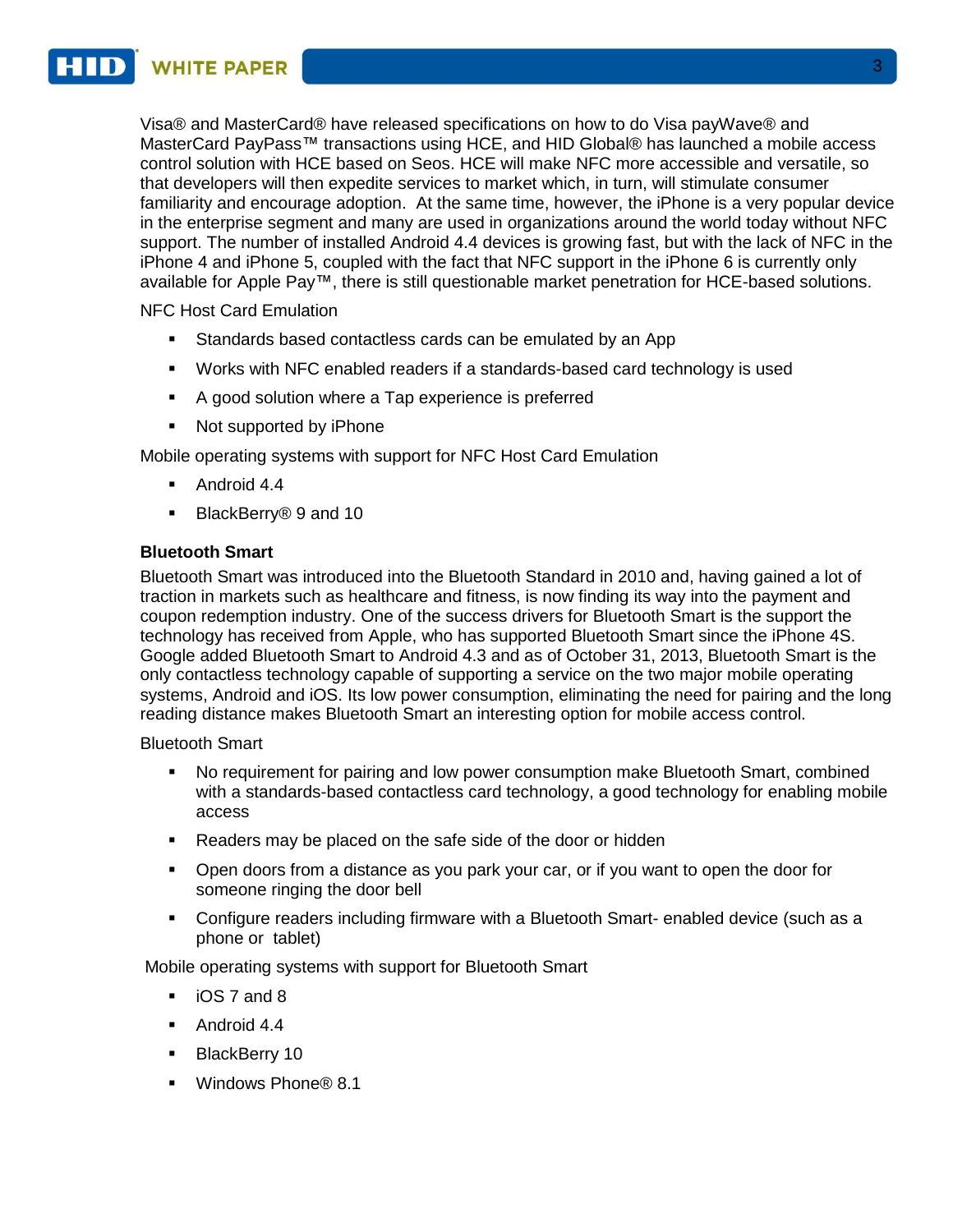*With mobile access technology continually evolving, it is best to ask the mobile access product vendor for a list of supported handsets in order to assess and compare products.*

#### *Transactional experience*

Rarely misplaced and consistently in hand, the mobile device has become the most valued technology we own. Using mobile devices to open doors is moving physical access control forward and merges security and convenience. The longer read range with Bluetooth Smart opens up new whole ways to open doors and offers new options for where to place readers. A door can be unlocked upon approach, for a quicker and smoother experience when entering a building. Having Bluetooth Smart-enabled readers in parking garages has proved to be much appreciated; instead of rolling down the car window and reaching out of the window to access a reader, it is now possible to gain effortless access while driving up to the gate. For some types of doors, like conference rooms where multiple readers might be located in close proximity, a tap-like experience with a physical card might be a better option, to ensure that the correct door is opened.

Architectural ingenuity is pushing building design in bold new directions and the traditional reader placement next to the door might not fit in an office constructed mainly of glass walls. Readers and locks, typically placed on the outside of doors, may also be targets of vandalism. Combining the long read range of Bluetooth Smart with a directional antenna can increase security by mounting readers on the safe side of the door, and for aesthetics, readers can be placed out of sight.

Given the nature of contactless technologies, the reading distance can vary depending on the environment where a reader is placed. In an elevator, the reading distance can be greatly amplified by the surrounding metal. The type of smartphone used can also affect the reading distance. Having the option to configure readers for the right opening mode, long range or tap, and to fine tune the optimal reading distance depending on the environment are important features of a carefully considered mobile access solution.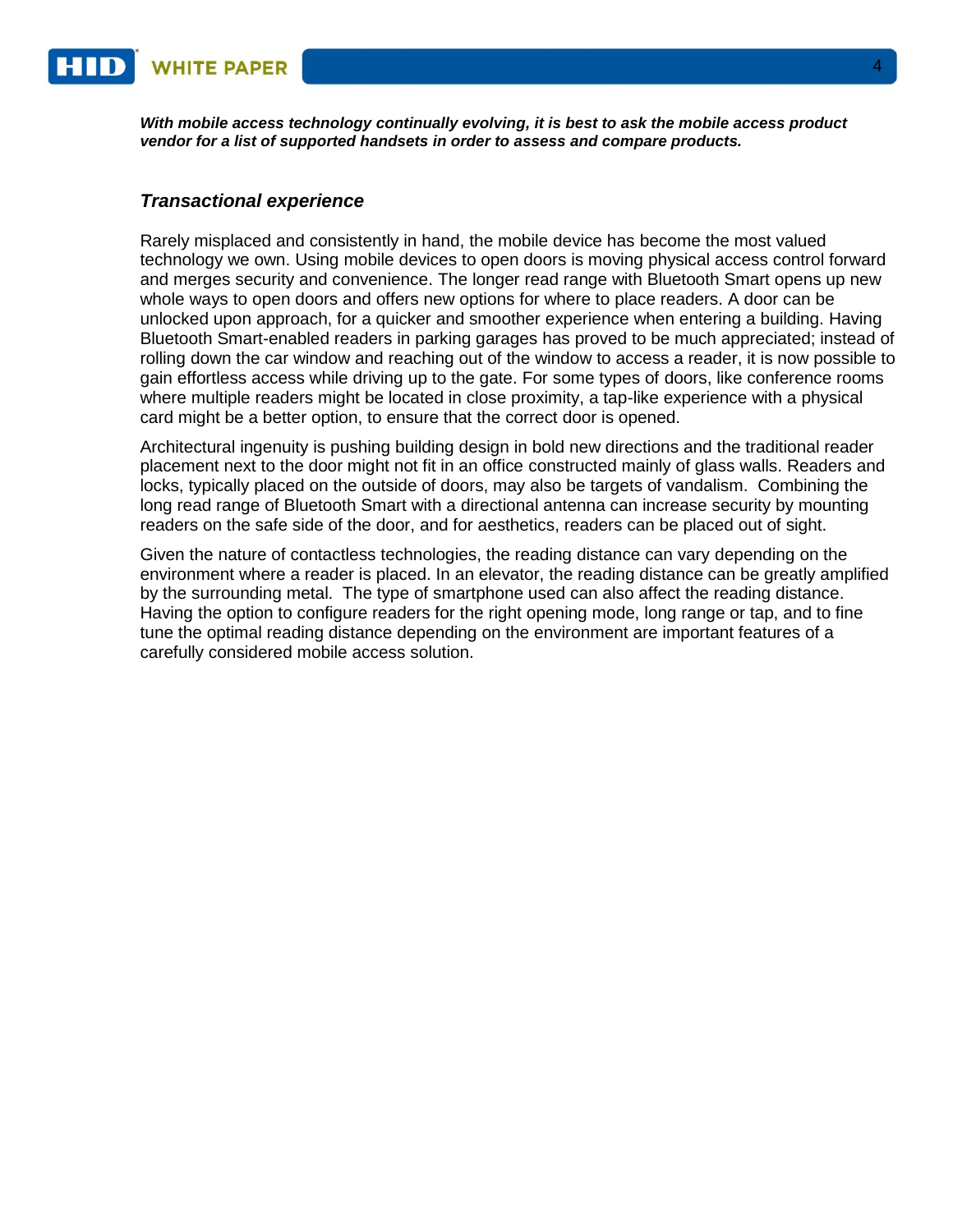**WHITE PAPER** 



When implementing any new type of solution it is crucial to consider the impact it will have on users. First impressions are lasting ones and the solution may be easily dismissed if it does not meet expectations. The experience of opening doors with mobile devices must be streamlined, intuitive and convenient; the user should not be required to perform too many steps. If one has to unlock the device, start an App, select a Mobile ID and then present the device to the reader, the user will quickly find their current physical badge to be a better solution. It is also important that the user have an equally smooth experience on different mobile platforms; having one experience on Android and a different on iOS will result in confused employees and more training and support calls for the security staff.

### *Management considerations*

Managing badges and identity cards can be a time-consuming task for security staff. University administrators have their own set of challenges when thousands of students show up in a short time frame at the beginning of the year. Ordering, printing, handing out and managing lost cards takes up valuable time for security personnel as well as employees and students.

The benefits of mobile access are not limited to the convenience of opening doors. Connected mobile devices introduce new possibilities to manage mobile identities in near real time. Using a cloud-based portal to centrally manage identities frees up time for staff, who today are managing physical badges.

5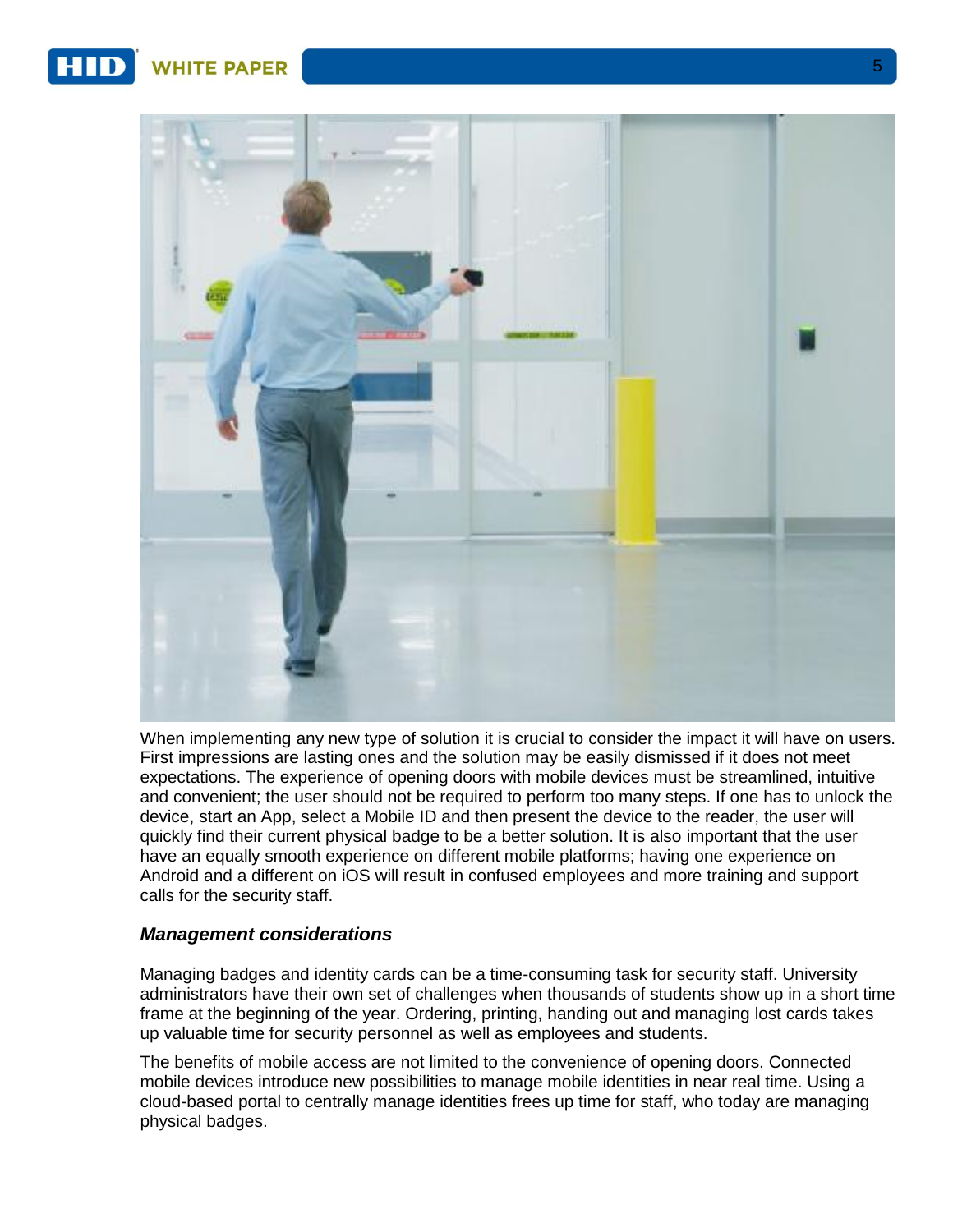**WHITE PAPER** 

A robust mobile identity management system has proven processes for managing employees and students, and the entire life cycle of mobile identities to increase the efficiency of security administrators.

A key feature to consider when implementing mobile access control is how an employee is onboarded and issued a mobile identity. Simply adding a user's name and email should trigger the process to send out an invitation email to the employee with instructions on how to install the App. When the App is installed and configured the correct mobile identity should be provisioned to the mobile device and the security administrator should be notified when the process is complete. For larger organizations it should be possible to mass upload user data from a file. The mobile identity platform should validate the data and, for each user, go through the process of sending an invitation email, issuing an appropriate mobile identity, and notifying the security administrator when a user has installed the App and has been provisioned a key.

#### **Deployment simplified**



Mobile identities should be unique, and when ordered they should automatically be configured to match the specific attributes of the organization and the facilities where they will be used. Issuing a mobile identity to an employee or student should require only selecting the user and the correct mobile identity. Manually entering physical access control system (PACS) numbers and facility codes is prone to errors and is time-consuming which will likely result in a bad experience for the staff managing the mobile identities.

Many organizations have offices around the globe with different access control systems and an employee visiting a remote office is often required to get a visitor badge. With a mobile access solution supporting multiple mobile identities per mobile device, an employee can receive an additional mobile identity before leaving or upon arrival. As the iPad® and teablets become more common in the workplace, having the ability to connect an employee with different mobile devices will be another important feature.

Using a mobile device for logical access to authenticate to different services is a clear trend in the market. Many organizations today see the benefit of converging physical and logical access to cut costs and improve security. A common mobile identity platform for both physical and logical access makes it easier for security administrators to manage access rights and for employees to authenticate to different services as the mobile device will be a common platform. A security administrator can send out identities on-demand to a single employee or a group of employees; these can then be used for logical access to enable signing on to services such as VPN and email using strong authentication, all managed in one mobile identity platform.

### *Security considerations*

Attacks can come from many directions, utilizing many tools and tactics. Protecting each link within a mobile access solution and ensuring that there is no single point of failure between readers, mobile devices and back-end security systems requires a multi-layered security model. In the rare event criminals succeed in breaching one layer, the doors beyond remain locked.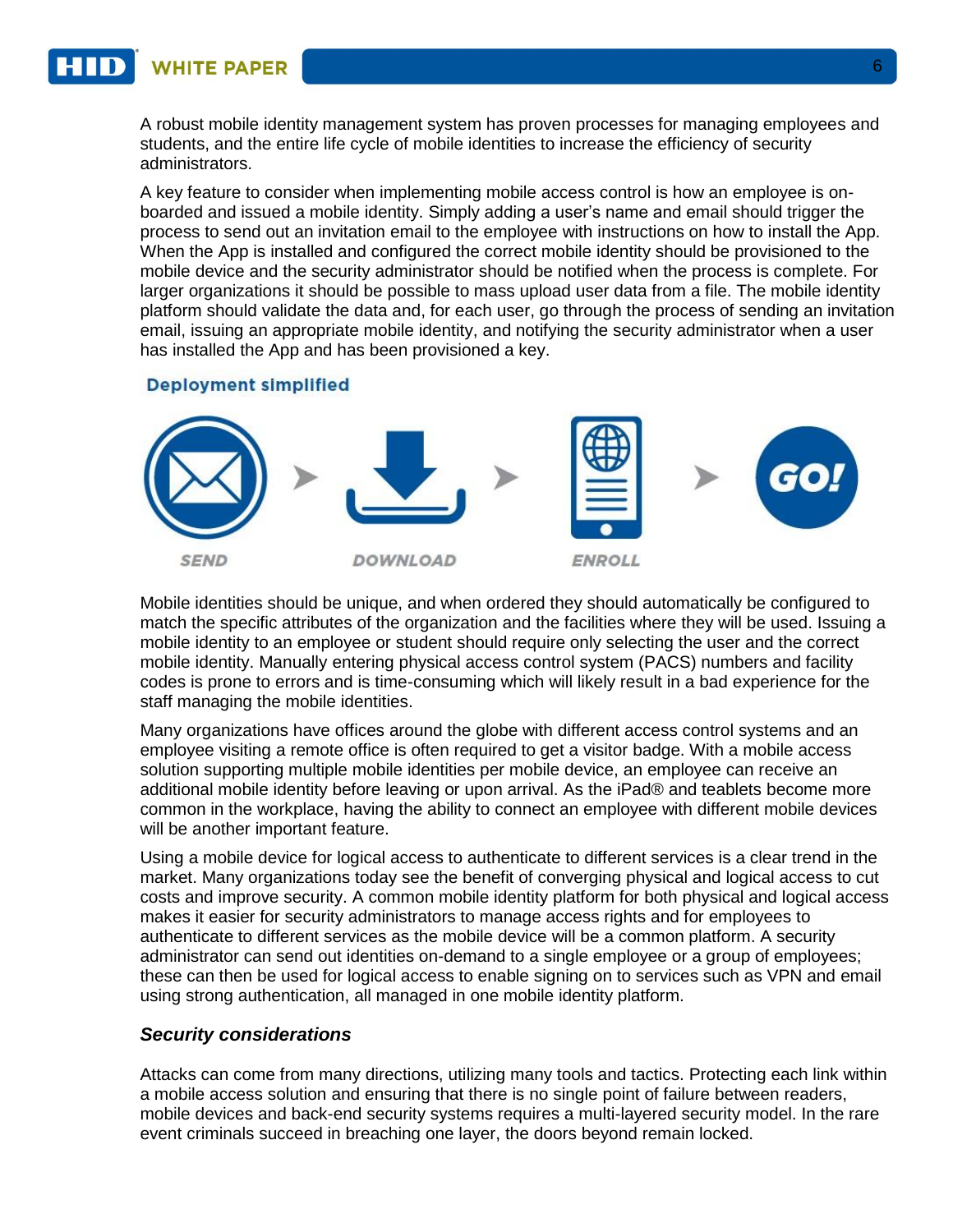Managing digital keys on mobile devices requires a holistic view of end-to-end security, beginning with how the digital keys are generated, managed over their life cycle and stored on mobile phones. The mobile identity platform must be designed with security as the first priority, and all mobile identities and user information should be protected in a secure vault based on Hardware Security Models, where all encryptions keys are stored and used in cryptographic operations.

Modern mobile operating systems such as Android and iOS are built to maintain a high level of security and a mobile access App should be built to take advantage of the security features. The App should run in a dedicated Sandbox which ensures that no other Apps can access or modify data used by the App and sensitive data and keys shall be protected by a device keychain, an area on mobile devices used for storage of sensitive data. In addition to the security of the mobile OS, mobile identities shall be signed and encrypted to prevent any manipulation of the mobile identities.

As with physical cards, the ultimate control of who is allowed access to a building is decided by the local access control system. If a mobile device is lost, stolen or compromised the access rights for its digital credential can be inhibited in the access control system, preventing any unwanted access. In the unlikely event a mobile device is compromised, the attack should be limited to the specific mobile identities installed on the device, as each digital key should be unique. An employee is also far more likely to notice a lost mobile device than a physical badge.

Mobile devices also have an advantage over physical cards as they are on-line, if a security administrator wants to remove a digital key from a device, the mobile identity can be revoked over the air as long as the device is connected to the wireless network; if an employee reports a lost device, the mobile identities can be revoked before the device ends up in the wrong hands.

To further reduce the impact of a stolen device, mobile identities can be configured to only engage with readers when the mobile device is unlocked. This means that an unauthorized user would have to get around the device PIN, face recognition or fingerprint protection to be able to use it to open doors and access the building.

### *Considerations when implementing Mobile Access*

When implementing mobile access there are a few things to consider before deciding on the type of reader to invest in. The installed base of mobile devices can affect the technology choice as iPhones 5s and earlier do not support NFC. In organizations with a large base of iPhones, Bluetooth Smart is the only option. The types of doors to be mobile-enabled should also be considered. Parking garages, main entrance doors and elevators can all benefit from a longer read range by increasing convenience for the employees. Areas where many readers are in close proximity to one another should utilize a tap experience to minimize risk of opening the wrong door; both NFC and Bluetooth Smart-enabled readers can support a tap experience.

Many organizations have a mobile device management platform where corporate Apps are published and run in a specific container on the mobile device. Making sure the mobile access solution is interoperable with the MDM platform can make sense especially if security settings are controlled by the MDM platform.

Leveraging existing investments in physical cards and readers should also be considered. Even though mobile access increases convenience, some organizations might allow their employees to keep the physical badge as a backup, while still promoting a seamless migration to a more secure standard and mobility.